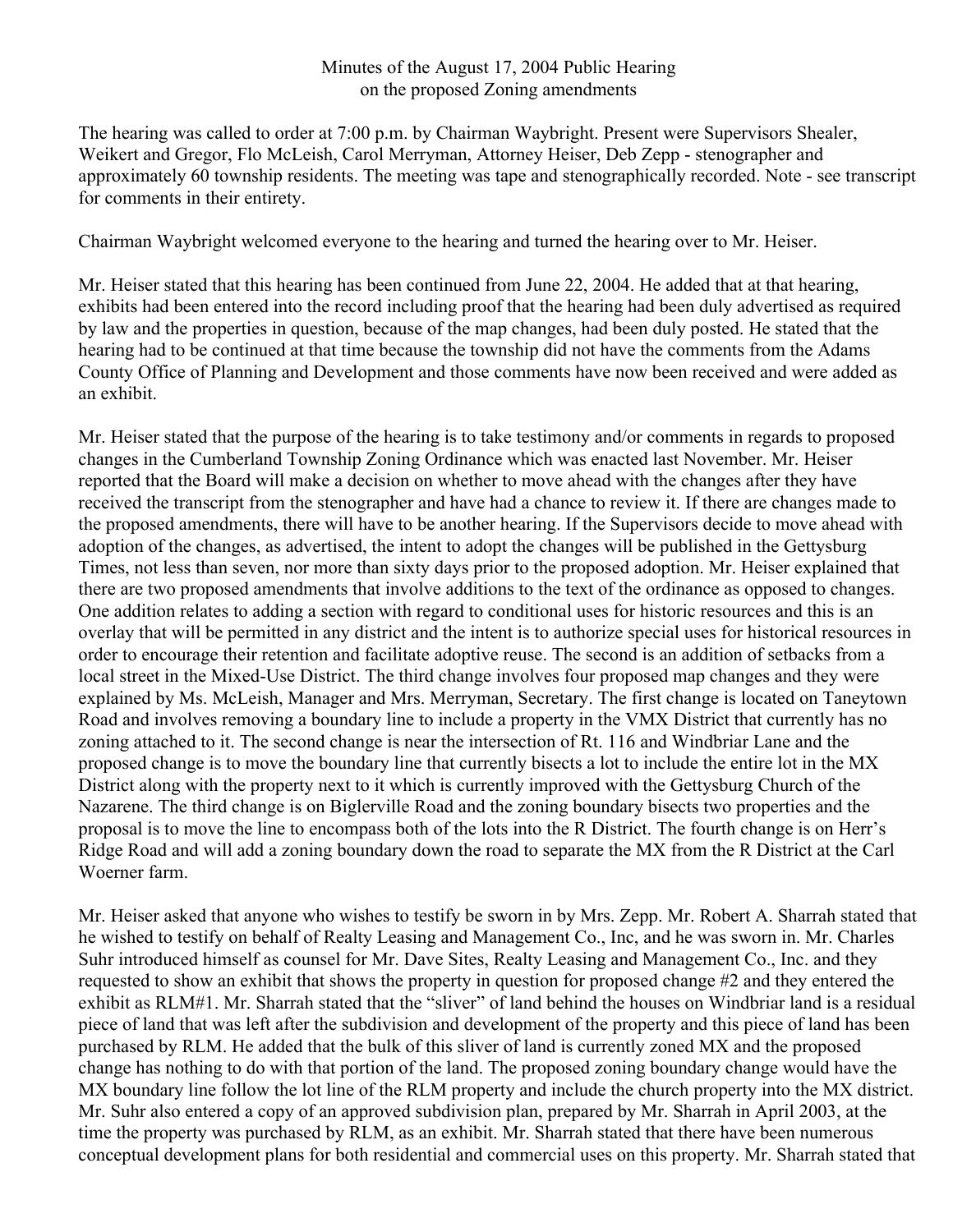no plans have been formally submitted for the front portion of the RLM property. Mr. Sharrah testified that the RLM property will be used as a buffer between existing and proposed dwellings and no access to Windbriar Lane is proposed. Mr. Sharrah stated that the change would make the zoning boundary consistent with the property lines for the RLM property and would make the church a permitted use in the MX District, rather than a non-conforming use in the R District. Mr. Suhr submitted an exhibit RLM#3, a copy of a letter dated 1992, from the church to the township's Planning Commission expressing their approval of the church being rezoned Commercial. He added that the township's Planning Commission did recommend in favor of the proposed amendments.

Mr. Richard Thrasher verified that Mr. Sharrah has no firsthand information of what the church's plans are, and they may, in fact, have commercial uses in mind for the property. Mr. Thrasher asked if the property makes a better buffer zoned R. Mr. Sharrah stated that there are numerous buffering requirements in the new Zoning Ordinance that they will comply with and he really did not know how to answer beyond that. Mr. Thrasher asked if the proposed change will affect the use of the RLM property. Mr. Sharrah stated that he feels that it will affect it because the zoning boundary now goes "cross country" and does not follow the property boundaries. Mr. Thrasher asked how close the development would be to Windbriar Lane. Mr. Sharrah stated that he was not sure, but there are numerous setback requirements that they will comply with. He added that none of the concept plans propose access to Windbriar Lane, and the concept plans show an employee parking area on the RLM property in question.

Mr. William J. Little, 55 Windbriar Lane, asked who wants this change and he asked that this be clarified.

Mr. Paul Burkholder asked Mr. Sharrah if he conceptualizes any entrance onto Windbriar Lane. Mr. Sharrah stated that he does not.

Mr. Ed Diephaus, 160 Windbriar Lane, asked if it is physically possible to have exits onto Windbriar Lane. Mr. Sharrah stated that it is physically possible for vehicular access, at least two locations could be used, but more likely they could be used for pedestrian access. He also noted that he did see a conceptual design, yet Mr. Sharrah stated that no plans have been submitted. Mr. Sharrah stated that there are several conceptual designs floating around that are within the confines of the MX district, but nothing was formally submitted to the township for approval.

Mr. Bill Arrington, 180 Windbriar Lane, clarified which two accesses could be used for vehicles. Mr. Sharrah stated that the one at the end of Windbriar Lane beside Mr. Burkholder's property and out near where the zoning line does follow the property line. Mr. Sharrah explained that the subdivision plan that was shown earlier divided the RLM property and the rear of the property was joined to become part of a condominium development that already has approval, so nothing will change in the rear of the property.

Mrs. Martha Jones, 75 Windbriar Lane, asked Mr. Sharrah if there is anything to prohibit a gas station, fast food restaurant, convenience store or other uses of the land. Mr. Sharrah stated that based on the Zoning Ordinance, those types of uses are permitted in the MX District. Mr. Suhr clarified that the property in question is less than  $\frac{1}{2}$  acre so there is not enough room for those uses on the property in question.

Mr. Joe Donolli asked Mr. Sharrah if he was aware of the zoning when he purchased the property. Mr. Sharrah stated that he is the consultant, and not the purchaser of the property.

Mr. Steve Niebler, 110 Windbriar Lane, asked Mr. Sharrah why it makes sense to re-zone the property to MX when it is not going to be used for anything other than parking and wouldn't it make more sense to change the property to Residential since there are residences on both sides of the property. Mr. Sharrah stated that the property that adjoins Deatrick Village is not in question, this change is an attempt to get rid of a zoning boundary line that goes "cross country" so buffering can be done properly, the zoning line can follow property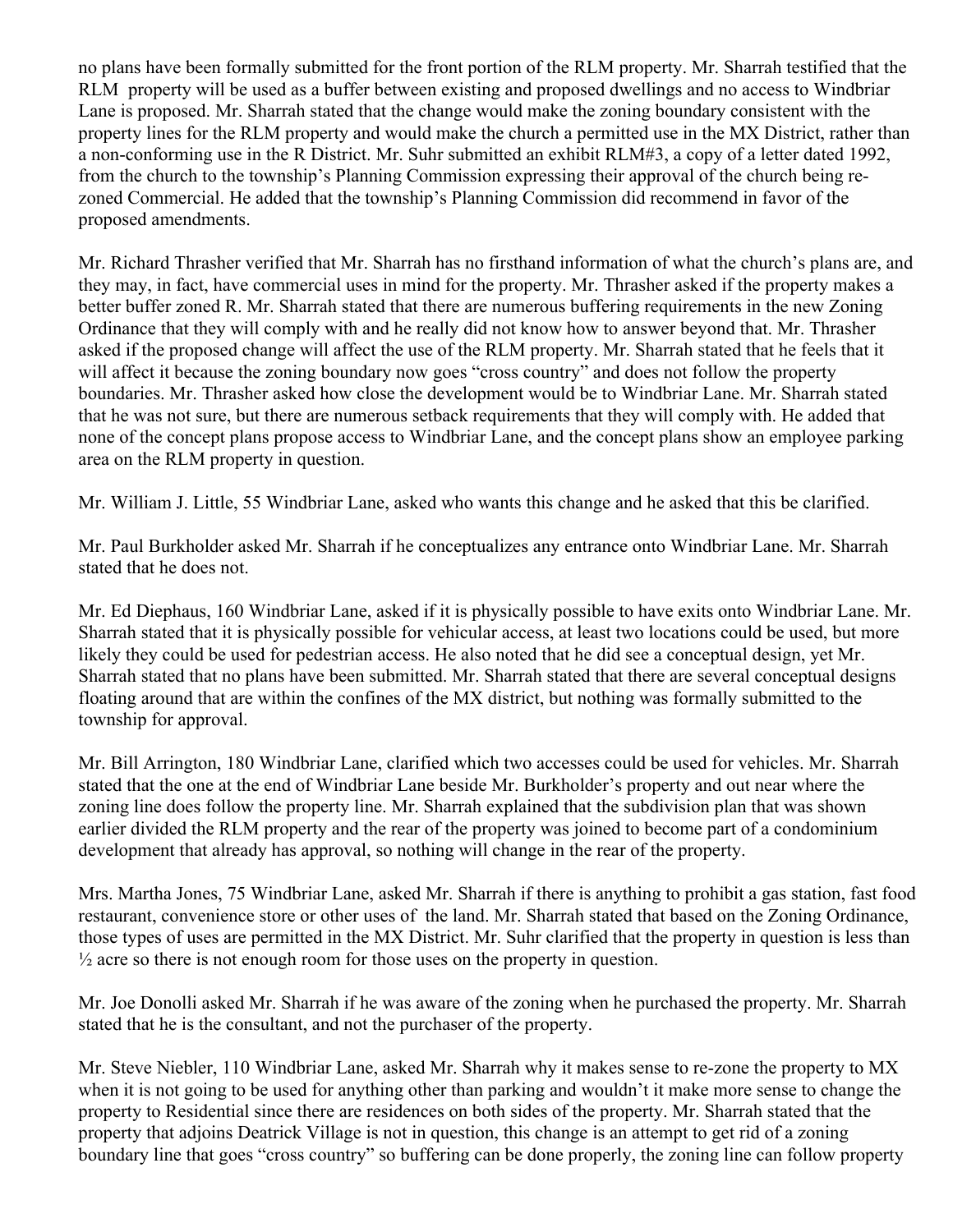lines, which is the preferable way and good planning practice and to bring a non-conformity into conformity with the ordinance in terms of use. Mr. Suhr stated that the bulk of the RLM property is zoned MX, so to be consistent, the request is to make the property all MX. He agreed that an argument could be made to make it all Residential, but that is not what is currently proposed.

Mr. Kent Yager, 145 Windbriar Lane, asked if he were to sell his property to RLM, it would be appropriate to change his property to MX too. Mr. Suhr stated that may not be appropriate. Mr. Sharrah also pointed out that the property had already been purchased prior to the new Zoning being adopted and this is an effort to correct an oversight.

Mr. Ed Diephaus asked why Mr. Sites and Mr. Sharrah are taking on the re-zoning of the church property. Mr. Sharrah stated that it is good planning practice and is consistent.

Mr. Pat Alston, 150 Confederate Drive, asked why the property was bought knowing that it was a residential area. Mr. Sharrah again stated that he was not the purchaser of the property. Mr. Alston also asked who sold the property and what she was told at the time. Mr. Sharrah stated that the property was purchased from Mildred Leader in 2003, and at that time there were no plans for the property.

Mrs. Lisa Byrd, 145 Old Mill Road, asked if they did or did not know what the zoning was of the property when it was purchased. Mr. Sharrah stated that he was not aware and he does not believe that the new zoning was even pending at that time.

Mr. Heiser asked if there were any further questions of Mr. Sharrah or if anyone else wished to give sworn testimony. There being no response, Mr. Heiser opened the floor for comments.

Mr. Steve Annis, Pastor of the Gettysburg Church of the Nazarene, located on the corner of Rt. 116 and Windbriar Lane, and a property under consideration to go from R to MX, stated that he believed that the church's position was established in 1993, by Ordinance 83, when the zoning was changed from R to C (commercial). Pastor Annis stated that the Church wishes to remain zoned C and realizes now that the zoning has been downgraded. He also expressed his dismay about the position the Church has been placed in between Mr. Sites and the community and they do not want to be a part of it. He stated that he feels that there has been a mistake made in where the line has been drawn making the Church a non-conforming use in the R district. Pastor Annis stated that they are not being bought out by Mr. Sites nor has this even been discussed, and they wish to stay in the community and grow. He reiterated that they do not want to be in the middle of this battle and they wish to stay zoned commercial.

Mr. Richard Thrasher, resident of Cumberland Township and representative for the Joneses and Nieblers, stated that the residents present are very firmly opposed to the zoning map change #2. He stated that the Supervisors are supposed to look out for the needs of the township as a whole, not just one property owner and they strongly disagree that this proposed change is simply correcting an error that was made on the map. He added that it is not illegal to have a property in two different zones and in this case, feels that the zoning boundary should stay the way it is currently shown on the map. He stated that they have a petition to submit from adjoining property owners and others living close by, and they are invoking Section 2000.07 of the Zoning Ordinance requiring 4 of the 5 Supervisors to vote in favor of the amendment for the amendment to be adopted.

Mrs. Gail Jones, 70 Windbriar Lane, expressed her concerns about a decrease in property values and the negative impact on their quality of life with commercial development occurring close by.

Mrs. Judith Kartoz, 40 Windbriar Lane, expressed her concerns about the parking lot becoming a "hang out" and a safety concern and the possibility of the proposed convenience store obtaining a liquor license.